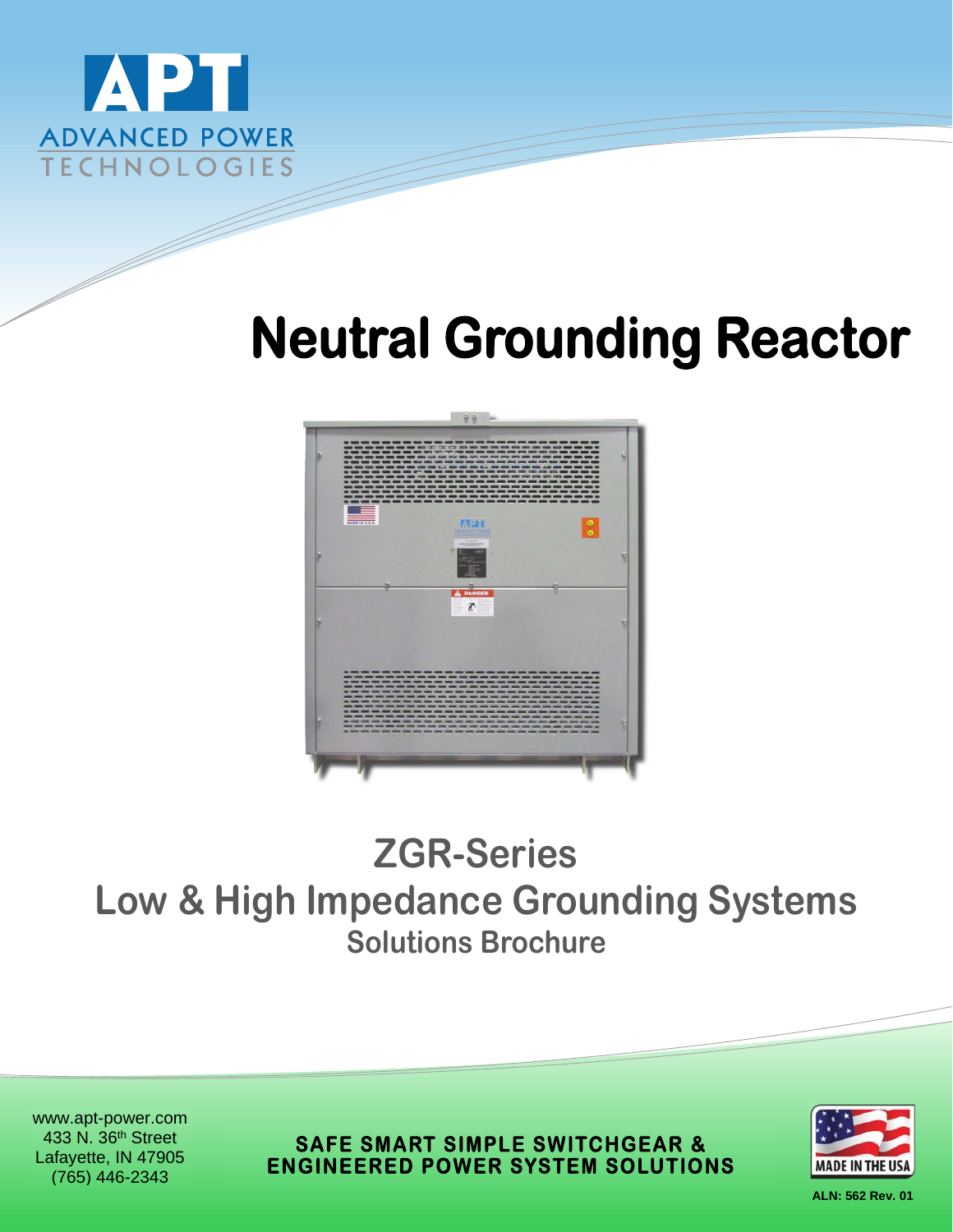

#### **Design Criteria & Construction**

Figure 1: High Resistance Grounding System NEMA 1 External/Internal

Figure 2: High Resistance Grounding System NEMA 3R Internal/External

### **2.4kV-15kV Neutral Grounding Reactor**

- System Ratings:
	- o Voltage: 2.4kV-15kV (3Ø)
- Designed & factory tested to IEEE Standard 32-1972
- $\odot$  For Motor Starting
- Transformer:
	- o Over-fluxed to minimize the effect of magnetizing inrush when the ground fault occurs
	- o Sized to minimize contribution to the creation of ferroresonant circuit in the power system
- Transformer-Resistance Combination:
	- o Matched duty rating
	- o Sized to introduce the amount of zero sequence resistive fault current which exceeds the amount of capacitive ground fault current
- Design Considerations:
	- o Continuous duty
	- o Total system capacitance
	- o High re-striking voltages
	- o Capacity provided for system expansion
- $\odot$  Internal Climate Control to include (2) Space Heaters with a Thermostat
- o Requires customer supplied 120VAC, 10A circuit
- Neutral Sensing & Monitoring for field interconnection to the ground fault alarm relay with secondary leads wired to terminal blocks:
	- o Window Type Current Transformer
	- o Unfused or Fused Voltage Transformer
- Standard Enclosure:
	- o Filtered ventilation louvers
	- o Stainless steel hardware
	- o Pad-lockable hinged main access door
	- o Pad-lockable integral lower flip door (allows the main door to be closed with the mobile generator/loadbank cables connected)
	- o Powder coated ANSI 61 Gray
	- o NEMA 1/3R for indoor/outdoor applications
	- o Bottom Entry/Exit
- $\odot$  Enclosure Options:
	- o UL508A
	- o Aluminum, Stainless Steel (304 or 316)
	- o Powder coated ANSI 61 Gray or custom colors
- APT design calculations available upon request
- Approximate Weight: 1500 lbs.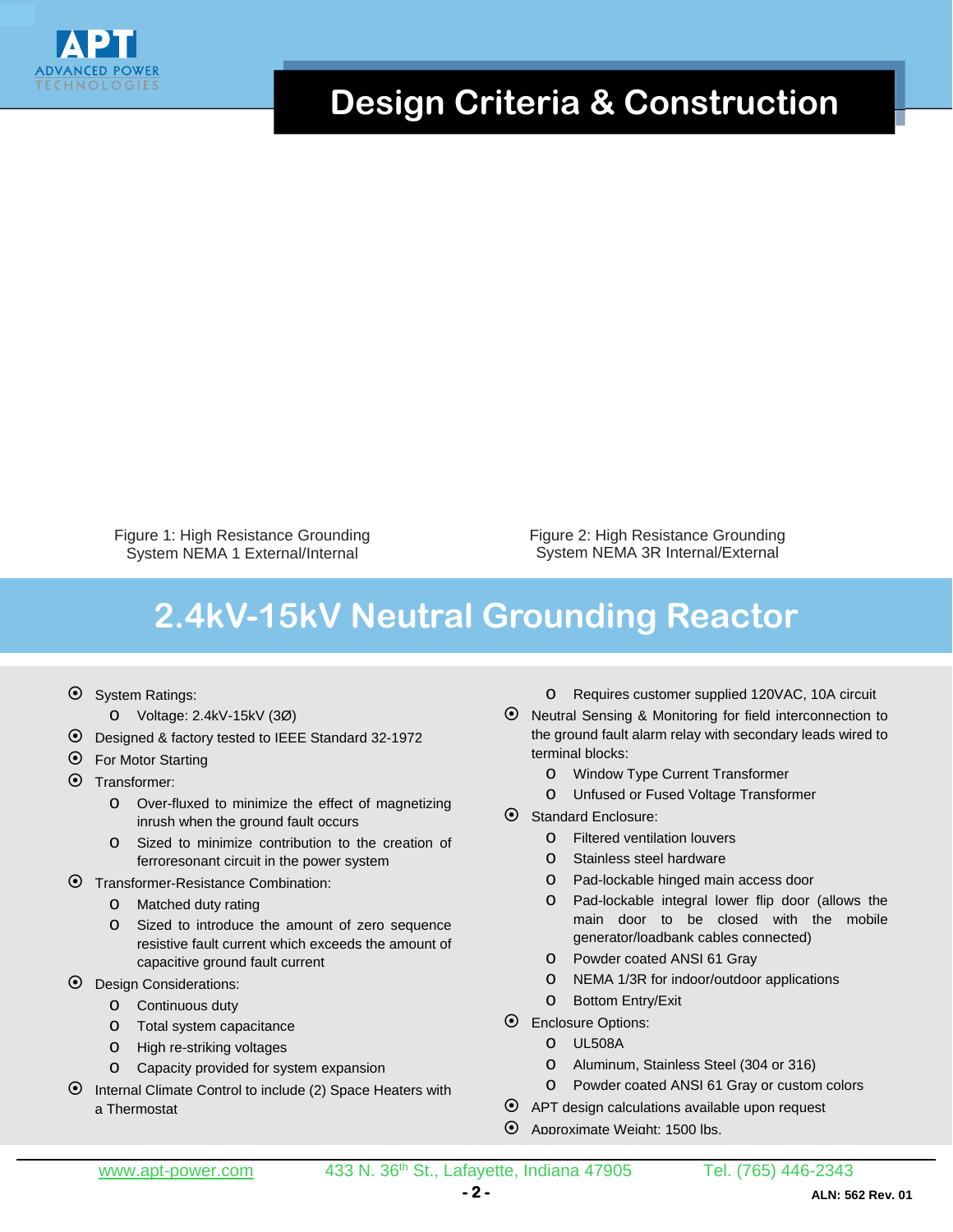

## **Dimensional Drawing**

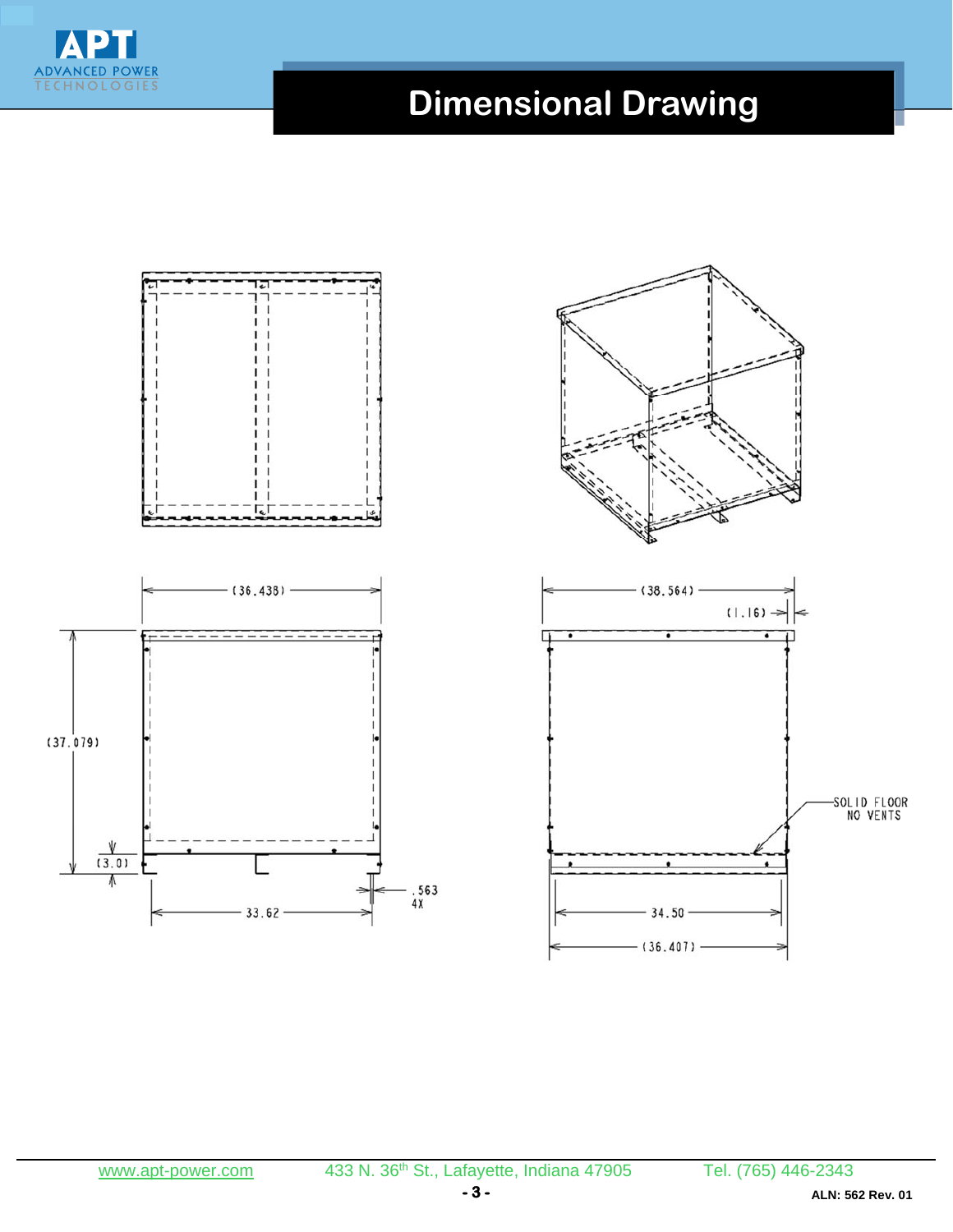

## **Schematic & Wiring**







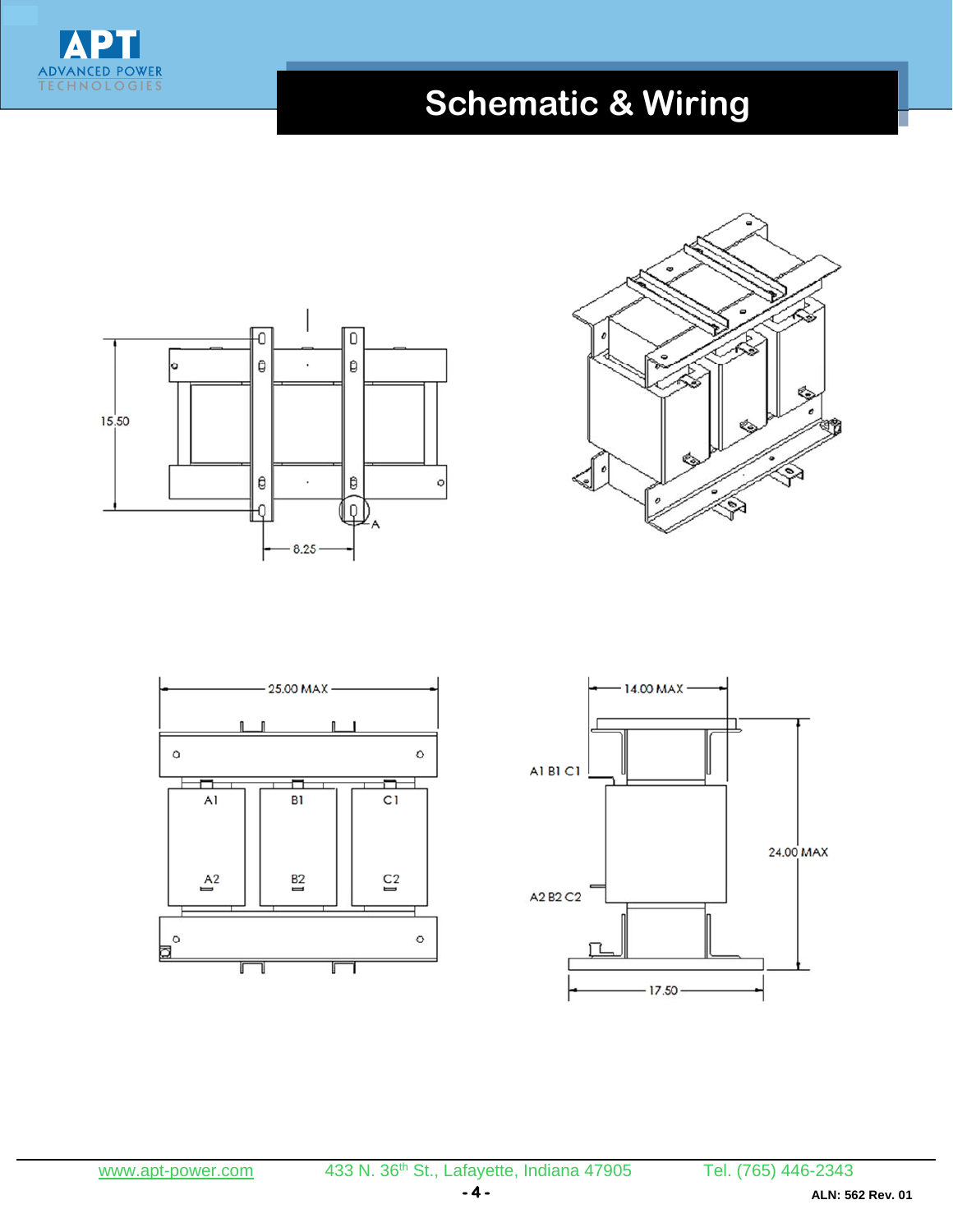

#### **About Advanced Power Technologies**



Advanced Power Technologies (APT) is on the cutting edge of the latest engineered power system smart technologies, as it relates to microgrid & storage management, renewable & conventional energy source deployment, demand peak shaving, and facility back-up and co-generation power systems. Located in the central United States and headquartered in Lafayette, Indiana with solutions development engineers around the country, APT provides domestic and international products and services to industry leading companies from around the world. APT engineers have decades of power system experience from working with some of the largest companies in industry. Over the last two decades, we have produced successful solutions for hundreds of large-scale electric power projects involving utility/generator paralleling, transfer, peak shaving, and distribution. We pride ourselves in providing electrical power systems that are engineered and custom built, utilizing state-ofthe-art technologies to fit our customer's exact needs. The core of our business is low & medium voltage engineered power systems for a wide range of indoor & outdoor applications, such as:

- Utility(ies) and Generator(s) Paralleling/Transfer/Peak Shaving/Distribution Switchgear
- Microgrids, Microgrid Master Control Panels, SCADA systems
- Containerized Battery Energy Storage Systems (BESS)
- Photovoltaic (PV) Solar Power Collection/Distribution & Renewable Energy Storage Systems
- Low & High Resistance Grounding Systems, Grounding Systems for Photovoltaic Effective Grounding
- High Efficiency Combined Heat and Power Switchgear & Control Systems (CHP, Co-generation)
- Outdoor Walk-In electrical houses (e-houses) & Skid-Mounted Switchgear
- Motor Control Centers & Motor Control Switchgear
- Automatic & Manual Load Transfer Switchgear
- Bypass/Isolation & Power Distribution Circuit Breaker Switchboards
- Generator/Loadbank Quick Connection Switchgear, Switchboards, & Tap boxes
- $\odot$  Industrial Control Panels

Please see our product webpages on www.apt-power.com for product brochures and relevant information. Actual products may look different from images shown on the website and in brochures, based on actual specifications.

APT cares and understands that each power system is different. We will evaluate various solutions in order to develop the best solution for a site. APT focuses on our ability to a combine several traditional pieces of equipment/functionality into as little of a footprint possible. This saves on space, the cost of equipment, cost of installation, and accomplishes the most optimal/state-of-the-art design your facilities. APT's desires to foster and grow a culture of continued open communication with each customer. Let APT be your source to provide fully engineered power system equipment solutions for the full customer facility on time, on or under budget, and in the smallest footprint possible. We are always available to assist customers and engineers representing customers in the development of complex power solutions for all facility types.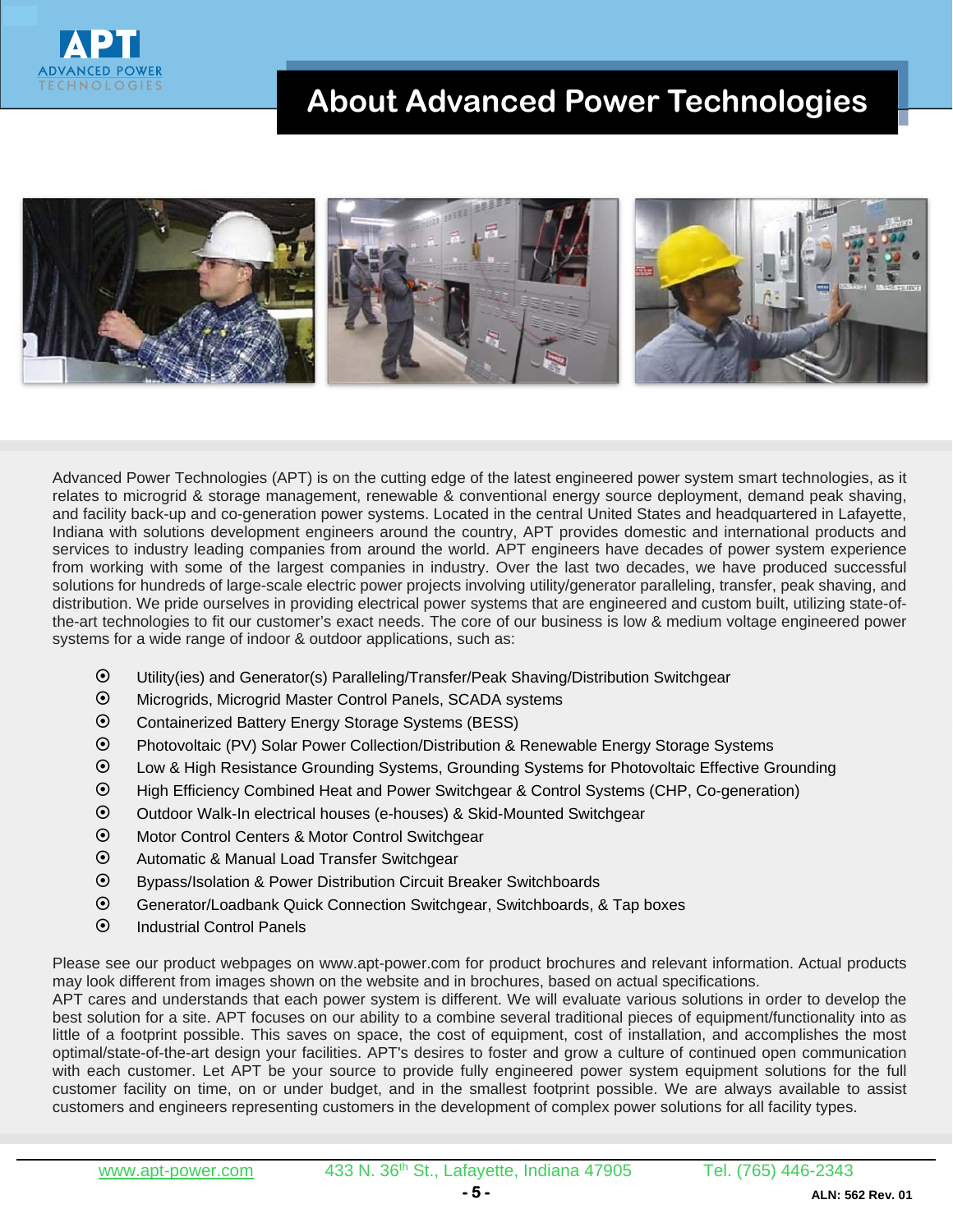

Figure 11: High Impedance Grounding System ANSI 61 Gray\*

Figure 12: High Impedance Grounding System with Custom Colors\*

- $\odot$  System Voltage Rating:
	- o 2.4kV-15kV (3Ø)
- Designed & factory tested to IEEE Standard 32-1972
- $\odot$  Designed to meet all applicable specifications from:
	- o Seismic Zone 2 requirements of the Uniform Building Code
	- o ANSI, NEMA
	- o NEC, NFPA
	- o OSHA
- Standard Enclosure:
	- o Filtered ventilation louvers
	- o Pad-lockable hinged access door
	- o Metallic Mill-Galvanized Finish
	- o NEMA 1/3R for indoor/outdoor applications
- o Bottom Entry/Exit
- Enclosure Options:
	- o Aluminum, Stainless Steel (304 or 316)
	- o Powder coated ANSI 61 Gray or custom colors available.
- Neutral Sensing & Monitoring:
	- o Window Type or Bar Type Current Transformer
- Secondary leads wired to terminal blocks for field interconnection to the generator ground fault relay
- o Unfused or Fused Voltage Transformer
- Approximate Weight: 500 lbs.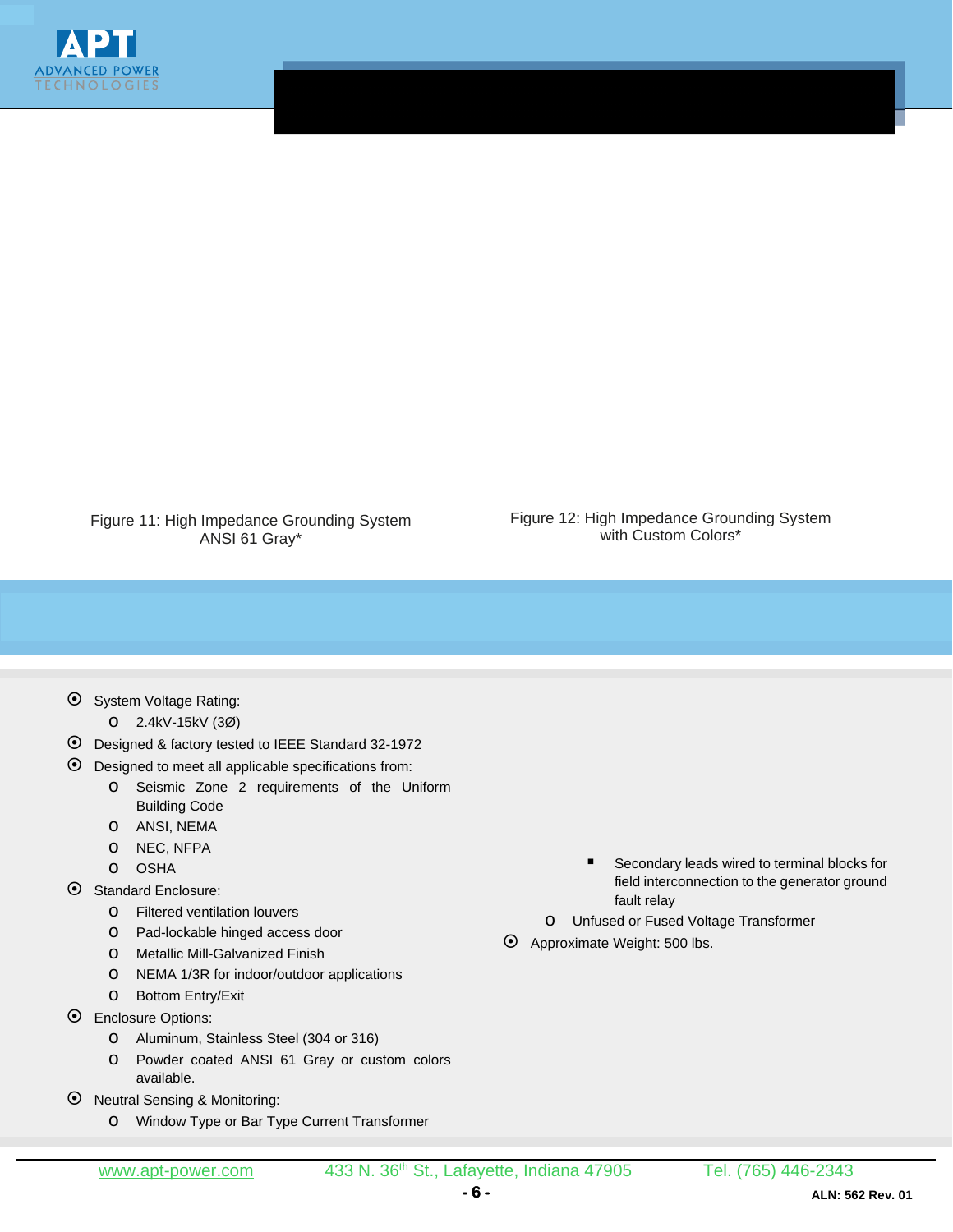

Figure 13: High Impedance Grounding System ANSI 61 Gray\*

Figure 14: High Impedance Grounding System with Custom Colors\*

- $\odot$  System Voltage Rating:
	- o 2.4kV-15kV (3Ø)
- Designed & factory tested to IEEE Standard 32-1972
- $\odot$  Designed to meet all applicable specifications from:
	- o Seismic Zone 2 requirements of the Uniform Building Code
	- o ANSI, NEMA
	- o NEC, NFPA
	- o OSHA
- Standard Enclosure:
	- o Filtered ventilation louvers
	- o Pad-lockable hinged access door
	- o Metallic Mill-Galvanized Finish
	- o NEMA 1/3R for indoor/outdoor applications
	- o Bottom Entry/Exit
- $\odot$  Enclosure Options:
	- o Aluminum, Stainless Steel (304 or 316)
	- o Powder coated ANSI 61 Gray or custom colors available.
- Neutral Sensing & Monitoring:
	- o Window Type or Bar Type Current Transformer
- Secondary leads wired to terminal blocks for field interconnection to the generator ground fault relay
- o Unfused or Fused Voltage Transformer
- Approximate Weight: 500 lbs.